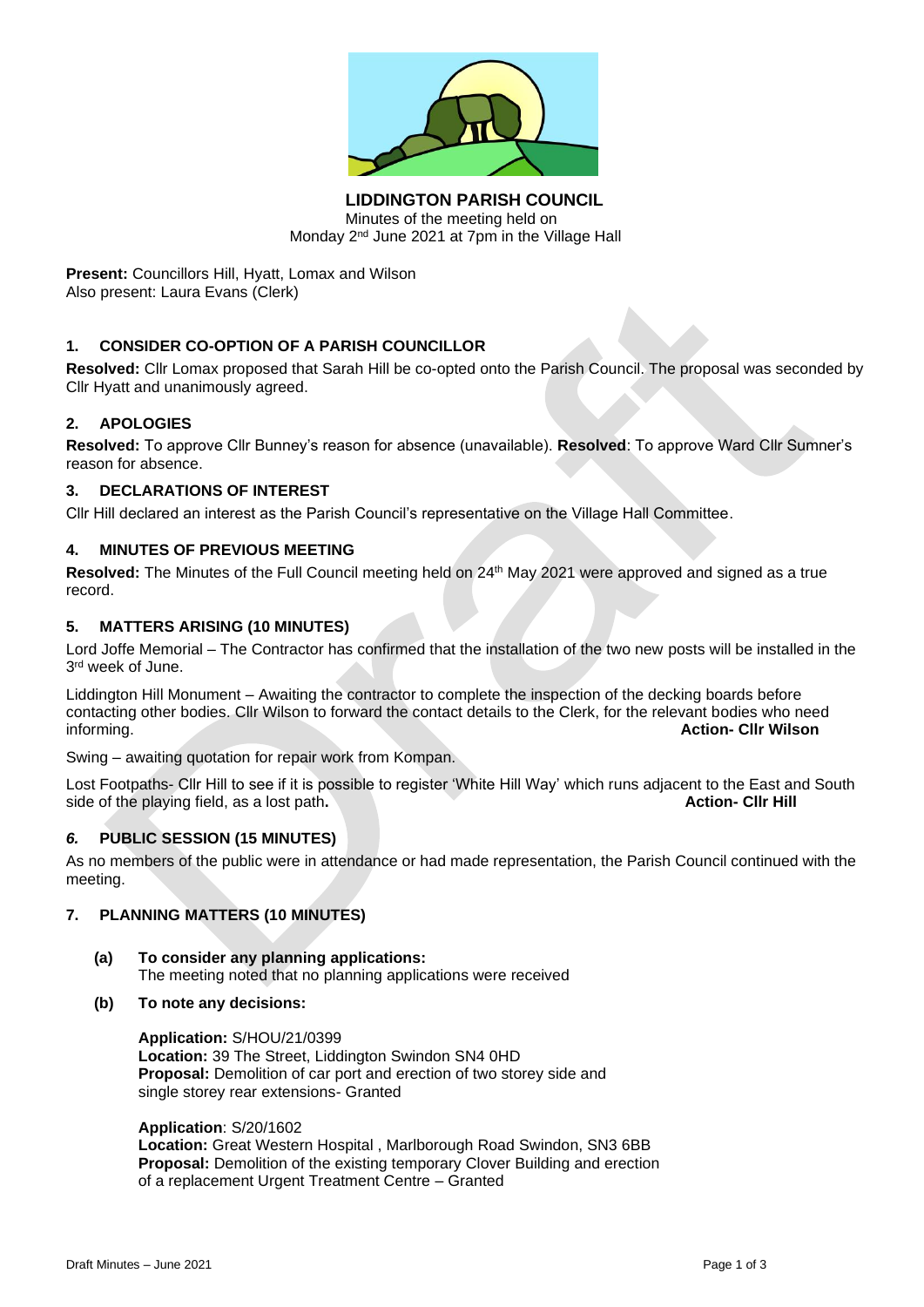# **8. WARD COUNCILLOR REPORT (10 MINUTES)**

No report provided.

### **9. FINANCE (10 MINUTES)**

# (a) **To approve payment of the following invoices**:

• Swindon Borough Council – Highway licence - £125.00 – Charge still under dispute, remains unpaid. A response email is disputing the charge is to be drafted.

**Resolved:** Cllr Lomax proposed approval of the invoices, the standing order, recurring payment and ratification of the payment made between meetings. Cllr Hyatt seconded the proposal and was unanimously agreed.

- Adams & Watts Broken gate invoice 3348 £108.00
- Admin expenses paper and postage- £5.62
- **(b) To approve payment of the following Standing Orders:**
	- Adams & Watt Annual grass cutting contract June instalment £526.34
- **(c) To approve the following Direct Debits:**
- **(d) To approve payment of the following recurring payment**
	- Unlimited webhosting (18/04/2021 17/05/2021) £4.19
- (e) **To ratify payments made between meetings** Came & Co – Annual Insurance renewal - £689.76
- **(f) To receive the monthly accounts reconciliation**

### **10. VILLAGE MATTERS (15 MINUTES)**

The meeting noted that there were no Village Matters that needed discussion.

#### **11. COUNCILLORS' REPORTS (10 MINUTES)**

Councillors who have attended meetings on behalf of the Parish Council or who are responsible for local schemes, amenities and projects will have the opportunity to provide an update on progress made.

Allotments – All the brambles have been removed, fruit trees pruned and the area has been levelled.

Playing Field – As Cllr Bunney was not in attendance, no update was provided

Village Hall Committee- The Coffee and Car boot sale raised £403, and the plant sale raised £221. Bookings for the hall have increased now that Covid-19 restrictions are easing.

Town Fund Board – Attended the meeting on Friday 28<sup>th</sup> May which was to report back on the business case proposals. The next meeting is due to be held in July.

Swindon Area Committee – An email was sent to the planning inspectorate with regards to the Inland Farms Appeal, as previously only an automated response was received. It was confirmed that nearer to the appeal date (15<sup>th</sup> June) an allocated time slot would be given to Cllr Wilson.

### **12. PARISH MAGAZINE (5 MINUTES)**

The meeting agreed to put the following into the Parish Magazine

- Second Defibrillator
- Allotments (with pictures)
- **Vacancies**
- A note regarding keeping access areas free

#### **13. CORRESPONDENCE**

The meeting noted that no correspondence had been received.

#### **14. ITEMS FOR INFORMATION/FUTURE AGENDA**

Cllr Hill stated that a tree has fallen across the footpath, which runs along side The Manor. The tree is within the property boundary of the Manor. **Action- Clerk**

Cllr Lomax to send a picture of the finger sign at the Jubilee Garden, as it needs replacing. Clerk to report to Swindon Borough Council. **Action- Clerk**

Medbourne Lane- The drains are full of debris. **Action- Clerk**